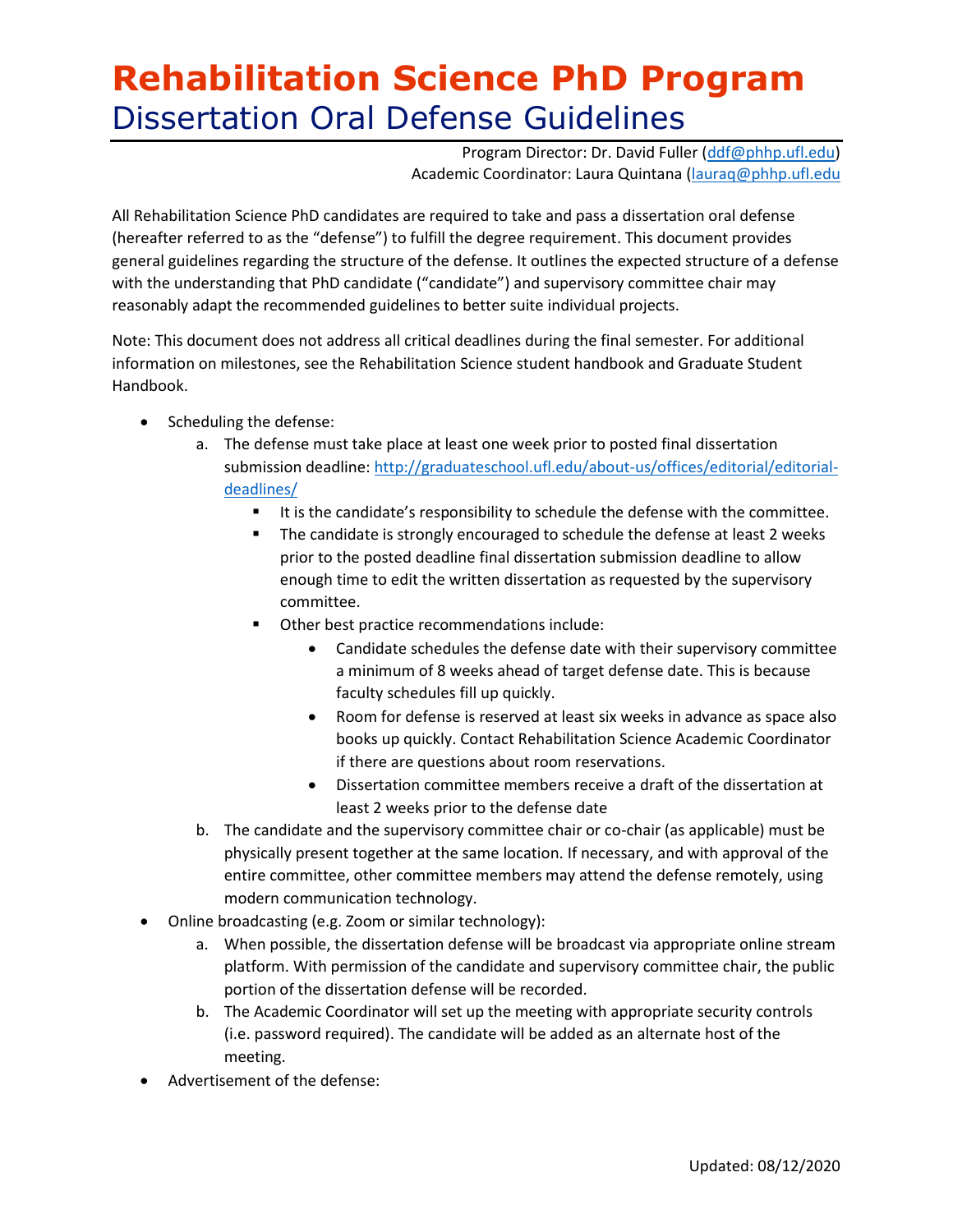Program Director: Dr. David Fuller [\(ddf@phhp.ufl.edu\)](mailto:ddf@phhp.ufl.edu) Academic Coordinator: Laura Quintana [\(lauraq@phhp.ufl.edu](mailto:lauraq@phhp.ufl.edu)

- a. Candidate notifies Rehabilitation Science Academic Coordinator as soon as the defense is scheduled.
- b. Public advertisements are sent to program and college listservs and posted to PHHP TVs on the ground floor of Health Profession, Nursing, and Pharmacy (HPNP) Building by the Academic Coordinator
- Final examination forms
	- a. Candidate contacts the Academic Coordinator at least one week prior to defense for final examination paperwork. Academic Coordinator will provide:
		- Electronic Thesis and Dissertation Form: To be signed by all members of the supervisory committee. This form verifies that the written portion of the dissertation is complete and ready for final submission. If dissertation changes are requested, the supervisory committee chair or designee may hold the ETD Signature Page until all committee members are satisfied with the dissertation.
		- Final Examination Form: To be signed by all members of the supervisory committee. This form verifies the candidate has successfully completed their dissertation oral defense.
		- Completed forms are returned to the Academic Coordinator at least two business days ahead of the posted final dissertation submission deadline for the graduating semester: http://graduateschool.ufl.edu/aboutus/offices/editorial/editorial-deadlines/
- Food and drink policy:
	- a. The defense is a formal academic seminar followed by an oral examination. No food or drink are provided at dissertation defense. Candidates are encouraged to focus on preparing their presentation.
- Format and duration of the defense:
	- a. The RSD Steering Committee recommends that candidates and committee members reserve a 3-hr block of time.
	- b. The candidate should check the AV equipment and verify that the presentation works properly before the start of the defense.
	- c. The candidate's presentation and general audience question and answer session is open to the public. The presentation is a formal scientific seminar and should last  $\sim$  45 minutes. This is followed by a  $\gamma$ 15 min Q&A session with the general audience. The PhD supervisory committee does not ask questions during this period.
	- d. A "Closed Door" question and answer session with the PhD committee occurs after the seminar and general audience Q&A session. This session generally lasts between 1-2 hours depending on the number and nature of committee questions. It ends when the committee chair determines that no further questions are required to decide the outcome of the exam. At the conclusion of the questioning, the candidate is asked to leave the room while the committee reaches a decision.
- Role of supervisory committee chair: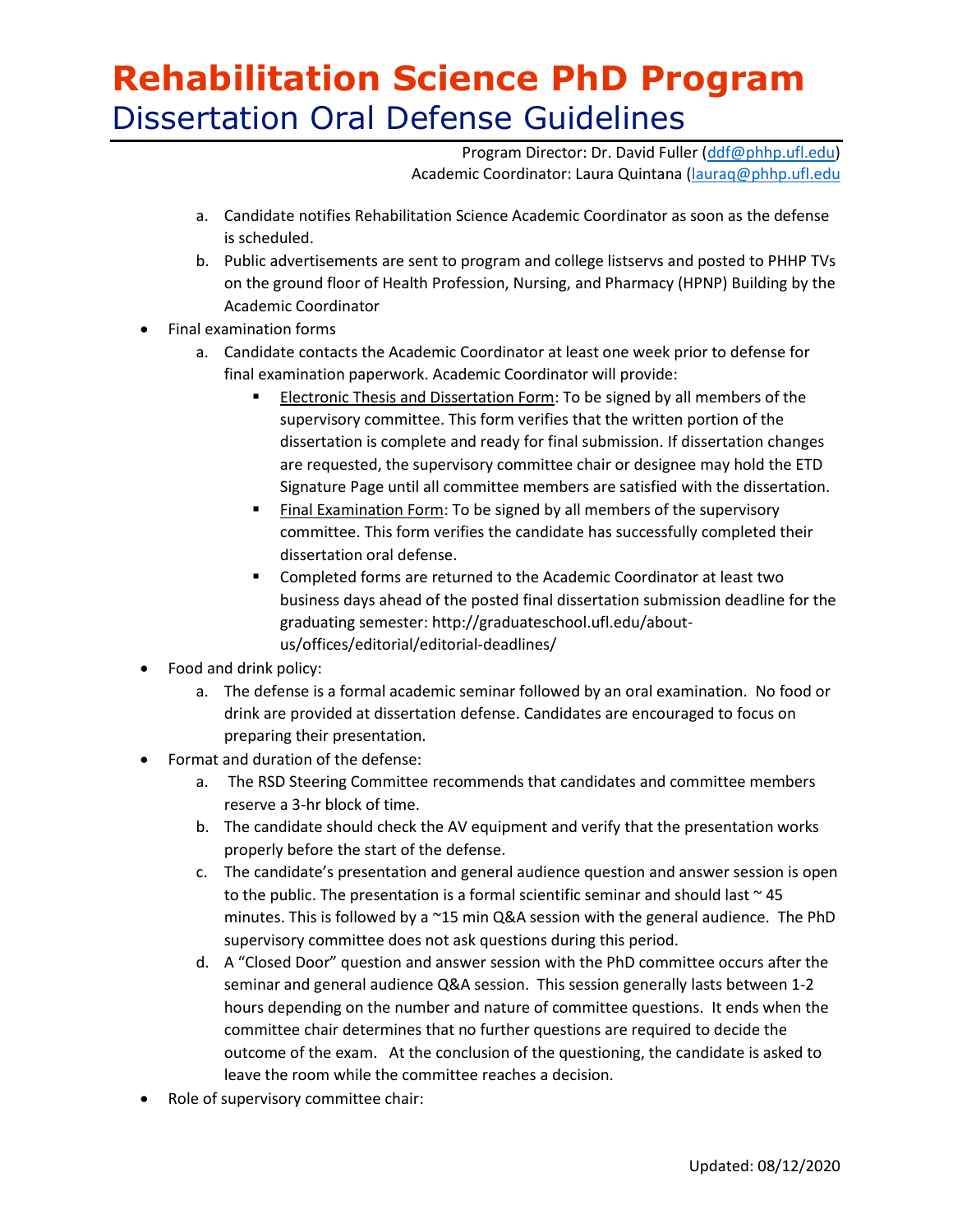Program Director: Dr. David Fuller [\(ddf@phhp.ufl.edu\)](mailto:ddf@phhp.ufl.edu) Academic Coordinator: Laura Quintana [\(lauraq@phhp.ufl.edu](mailto:lauraq@phhp.ufl.edu)

- a. The supervisory committee chair acts as the moderator for the public portion of the defense. His or her duties are to a) introduce the candidate and the supervisory committee, b) explain the general defense process, b) moderate the audience question and answer session, and c) see that all attendees act in a civil manner. The chair is familiar with the procedures of the oral defense and has the authority to suspend proceedings should a situation arise that would not be conducive to a fair examination.
	- In the situation of committee co-chairs, these duties may be split between the faculty acting as chairs.
- Role of committee members:
	- a. Review the written dissertation ahead of defense
	- b. Attend the defense
	- c. After the general audience has been excused, participate in the questioning of the candidate
	- d. At the conclusion of questioning, vote as to whether the candidate has successfully defended their PhD dissertation
- Additional role of the external member:
	- a. The external member a) represents the interests of the Graduate School and UF, b) knows Graduate Council policies, and c) serves as an advocate for the student.
	- b. If the academic unit's committee activity conflicts with broader University policies or practices, the external member is responsible for bringing such conflicts to the attention of the appropriate governing body.

#### General structure:

- 1) Introductions
	- a. The chair will introduce the candidate and provide a brief overview of the scholarly work of the candidate.
	- b. Committee chair will introduce the supervisory committee and their roles.
	- c. The chair will provide an overview of the general structure of the defense.
- 2) Formal presentation
	- a. The candidate will give a full length scientific seminar providing a comprehensive overview of the PhD thesis. (Recommended length: 45 minutes) Suggested format includes:
		- i. Rationale/Background
		- ii. Hypothesis/Purpose
		- iii. Methods
		- iv. Results
		- v. Interpretation/Discussion
		- vi. Implications for Policy, Practice and/or Research
		- vii. Conclusions
		- viii. Future research plans